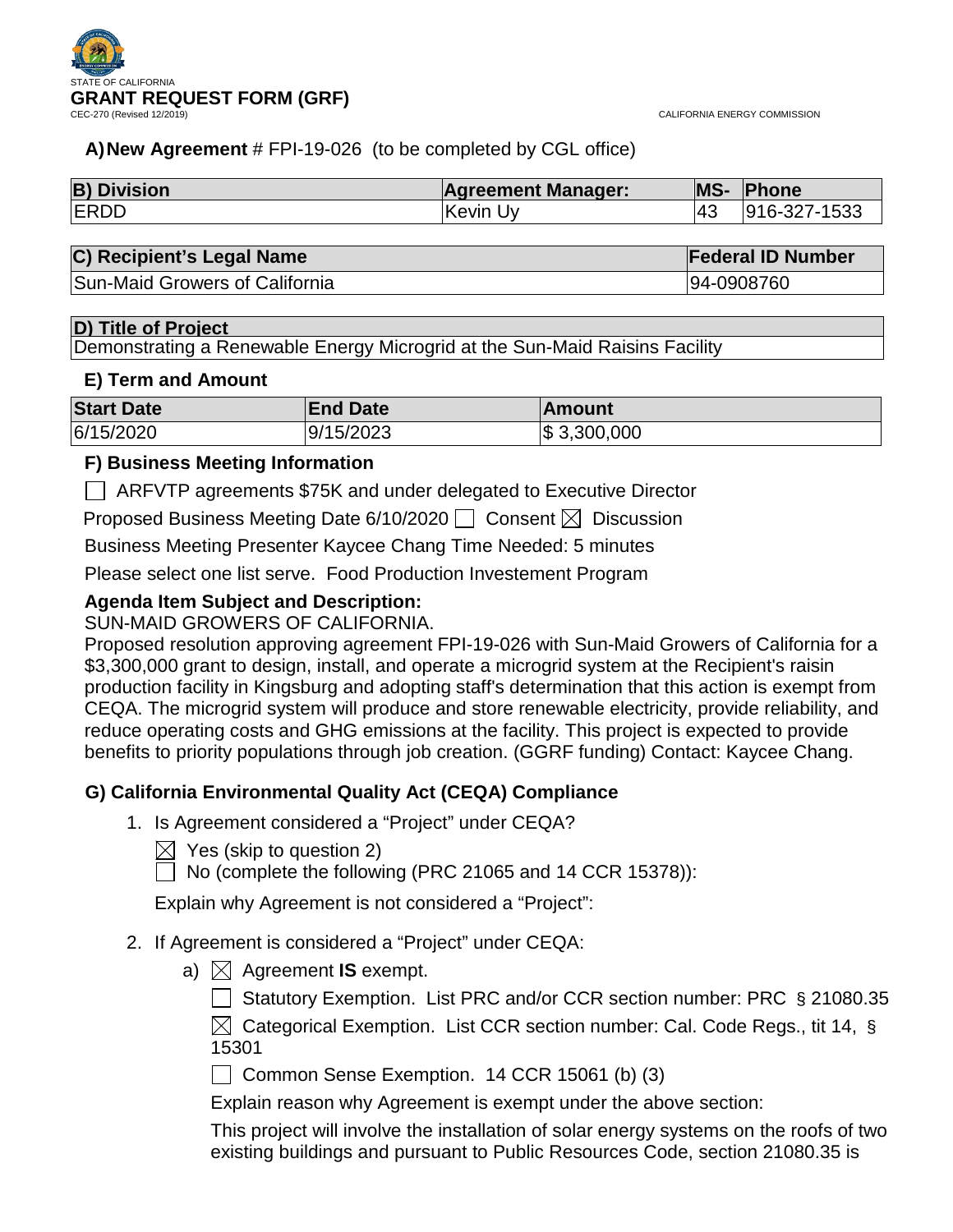

CALIFORNIA ENERGY COMMISSION

exempt from CEQA. The installation of the solar PV panels will enable the generation of energy for onsite use at an existing raisin processing facility in the City of Kingsburg. Associated equipment will not occupy more than 500 square feet of ground surface and will be located on the same parcel as the solar panels. The project does not involve a federal Clean Water Act permit; streambed alteration permit; or removal of protected or native trees. For these reasons, this project is statutorily exempt from CEQA under Public. Resources Code, section 21080.35.

This project will involve the installation of a ground mounted BESS and microgrid controller within the fully developed property of an existing raisin processing facility in the City of Kingsburg. The project has been deemed an allowed modification to the existing food production facility use by the City of Kingsburg and does not require a local discretionary permit. The microgrid system installation will be a minor alteration to existing paved areas within the interior of the property, with no expansion beyond the existing raisin processing operation and will not have a significant adverse effect on the environment. The project will not result in a significant cumulative impact, damage resources within a scenic highway, cause substantial adverse change to the significance of a historical resource, or be located on a listed hazardous waste site. Therefore, the project falls under the categorical exemption listed in California Code of Regulations, title 14, section 15301.

b) Each exemption is an independent basis for finding the project exempt. Agreement **IS NOT** exempt. (consult with the legal office to determine next steps)

Check all that apply

- $\Box$  Initial Study
- $\Box$  Negative Declaration
- $\Box$  Mitigated Negative Declaration
- $\Box$  Environmental Impact Report
- Statement of Overriding Considerations

## **H) List all subcontractors (major and minor) and equipment vendors:** (attach additional sheets as necessary)

| <b>Legal Company Name:</b>             | <b>Budget</b> |
|----------------------------------------|---------------|
| DC Energy, Inc. dba DC Energy Services | \$99,000      |
| Charge Bliss, Inc.                     | \$95,000      |
|                                        |               |
|                                        |               |

## **I) List all key partners: (attach additional sheets as necessary)**

| <b>↓Legal Company Name: \</b> |  |
|-------------------------------|--|
|                               |  |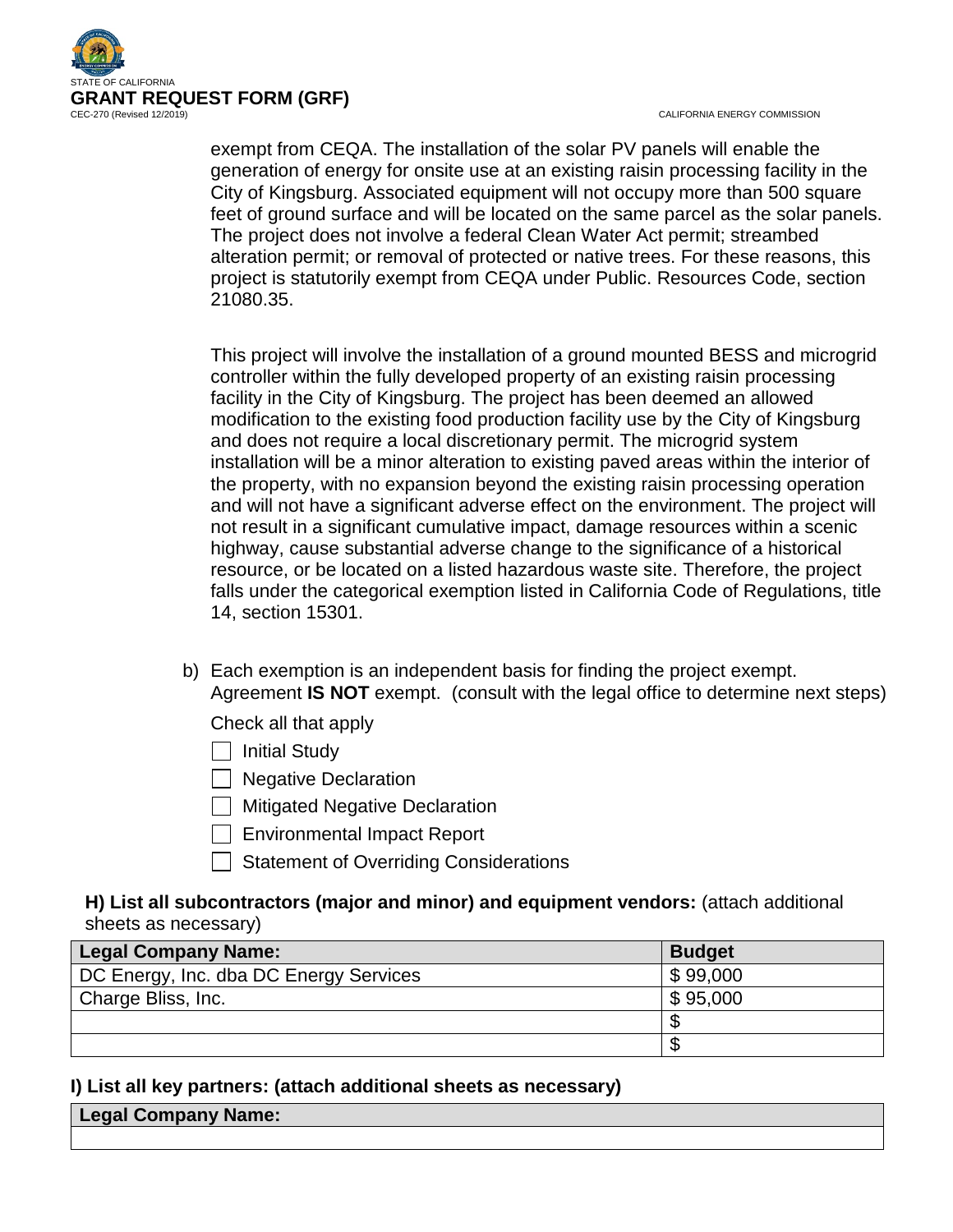

CALIFORNIA ENERGY COMMISSION

## **J) Budget Information**

| <b>Funding Source</b> | <b>Funding Year of</b><br><b>Appropriation</b> | <b>Budget List</b><br><b>Number</b> | <b>Amount</b> |
|-----------------------|------------------------------------------------|-------------------------------------|---------------|
| <b>GGRF</b>           | $18 - 19$                                      | 301.002AB                           | \$3,300,000   |
|                       |                                                |                                     |               |
|                       |                                                |                                     |               |

## R&D Program Area: EERO: FPIP TOTAL: \$3,300,000

Explanation for "Other" selection

Reimbursement Contract #: Federal Agreement #:

## **K) Recipient's Contact Information**

# **1. Recipient's Administrator/Officer** Name: Josh O'Bannon

Address: 13525 S Bethel Ave

City, State, Zip: Kingsburg, CA 93631-9212 Phone: 559-897-6297 E-Mail: jobannon@sunmaid.com

# **2. Recipient's Project Manager**

Name: Josh O'Bannon Address: 13525 S Bethel Ave

City, State, Zip: Kingsburg, CA 93631-9212 Phone: 559-897-6297

E-Mail: jobannon@sunmaid.com

# **L) Selection Process Used**

- $\boxtimes$  Competitive Solicitation Solicitation #: GFO-19-901p2
- $\Box$  First Come First Served Solicitation Solicitation #:

## **M) The following items should be attached to this GRF**

- 1. Exhibit A, Scope of Work  $\boxtimes$  Attached
- 2. Exhibit B, Budget Detail  $\boxtimes$  Attached
- 3. CEC 105, Questionnaire for Identifying Conflicts  $\boxtimes$  Attached
- 4. Recipient Resolution  $\boxtimes$  N/A  $\Box$  Attached
- 5. CEQA Documentation  $\boxtimes$  N/A  $\Box$  Attached

**\_\_\_\_\_\_\_\_\_\_\_\_\_\_\_\_\_\_\_\_\_\_\_\_\_\_\_ \_\_\_\_\_\_\_\_\_\_\_\_\_\_ Agreement Manager Date** 

**\_\_\_\_\_\_\_\_\_\_\_\_\_\_\_\_\_\_\_\_\_\_\_\_\_\_\_ \_\_\_\_\_\_\_\_\_\_\_\_\_\_ Office Manager Date** 

**\_\_\_\_\_\_\_\_\_\_\_\_\_\_\_\_\_\_\_\_\_\_\_\_\_\_\_ \_\_\_\_\_\_\_\_\_\_\_\_\_\_ Deputy Director Date** 

- 
- 
- 
- 
-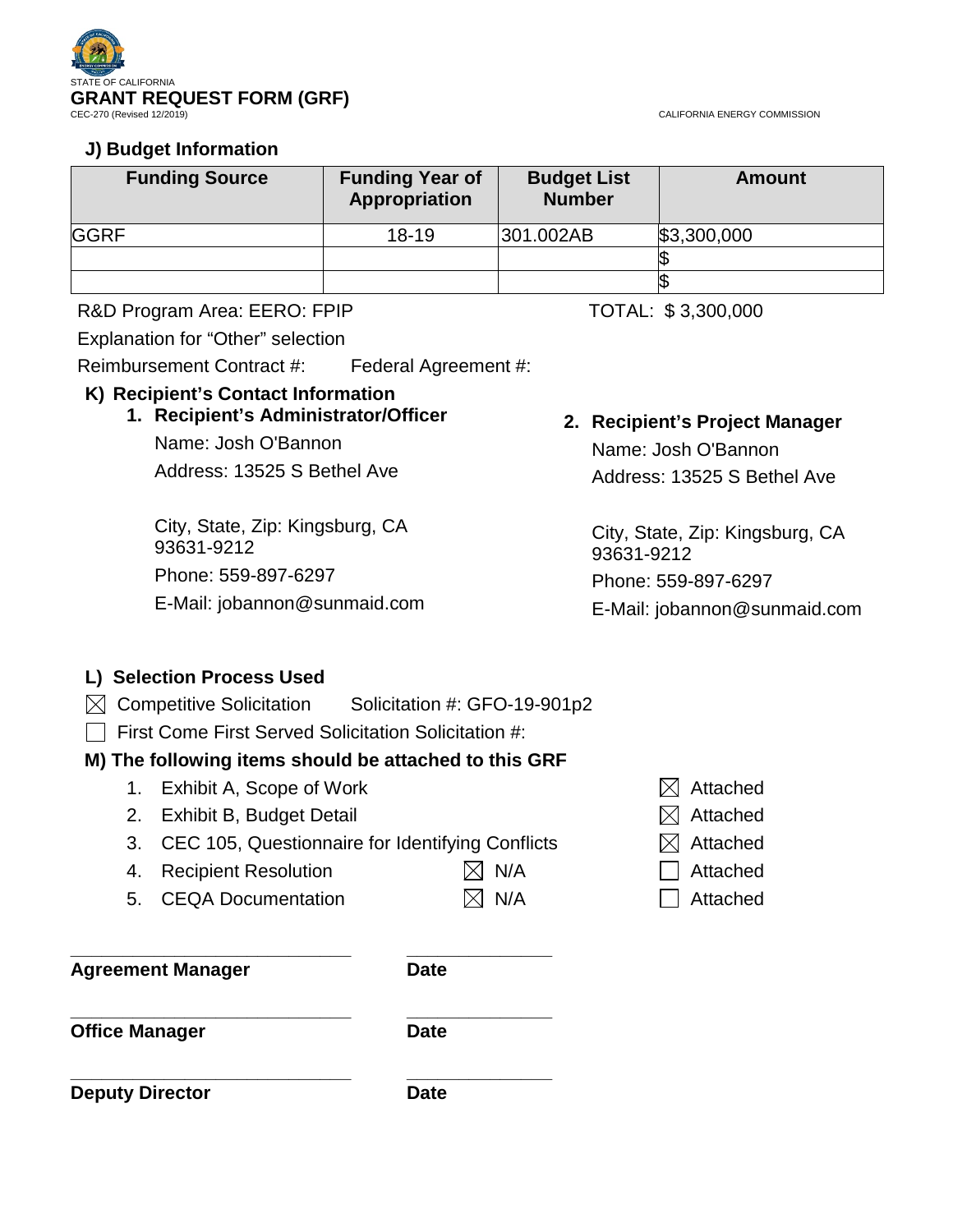## **I. TASK ACRONYM/TERM LISTS**

### **A. Task List**

| Task # | CPR <sup>1</sup> | <b>Task Name</b>                           |
|--------|------------------|--------------------------------------------|
|        |                  | <b>General Project Tasks</b>               |
|        |                  | <b>Project Engineering Design</b>          |
|        |                  | Site Preparation and Equipment Procurement |
|        |                  | <b>Equipment Installation</b>              |
|        |                  | Measurement and Verification               |
|        |                  | Technology/Knowledge Transfer Activities   |

## **B. Acronym/Term List**

| <b>Acronym/Term</b> | <b>Meaning</b>                      |
|---------------------|-------------------------------------|
| <b>CAM</b>          | <b>Commission Agreement Manager</b> |
| CAO                 | <b>Commission Agreement Officer</b> |
| CO <sub>2</sub>     | <b>Carbon Dioxide</b>               |
| <b>CPR</b>          | <b>Critical Project Review</b>      |
| <b>ESS</b>          | <b>Energy Storage System</b>        |
| <b>GHG</b>          | <b>Greenhouse Gases</b>             |
| <b>MWh</b>          | <b>Megawatt Hour</b>                |
| M&V                 | Measurement and Verification        |
| <b>PV</b>           | Photovoltaic                        |
| Recipient           | Sun-Maid Growers of California      |

## **II. PURPOSE OF AGREEMENT, PROBLEM/SOLUTION STATEMENT, AND GOALS AND OBJECTIVES**

## **A. Purpose of Agreement**

The purpose of this Agreement is to design, install, and operate a cutting-edge, grid-interactive renewable energy microgrid at the Recipient's raisin production facility. The microgrid system will provide resiliency and produce renewable electricity resulting in reduced greenhouse gas (GHG) emissions and electricity consumption. Electricity consumption will be measured before and after the system is installed in order to quantify and validate the GHG emissions reductions.

## **B. Problem/ Solution Statement**

#### **Problem**

 $\overline{a}$ 

California processes over one million tons of grapes per year and produces nearly 100 percent of raisins in the U.S.<sup>[2](#page-3-1)</sup> Processing and packaging raisins is an energy intensive process which involves substantial electricity use. Further, an unreliable electric grid and threats from wildfire induced public safety power shutoffs have caused undue strains on food producers.

<span id="page-3-0"></span><sup>1</sup> Please see subtask 1.3 in Part III of the Scope of Work (General Project Tasks) for a description of Critical Project Review (CPR) Meetings.

<span id="page-3-1"></span><sup>2</sup> Noncitrus Fruits and Nuts 2018 Annual Summary. United States Department of Agriculture. 2018. http://usda.mannlib.cornell.edu/usda/current/NoncFruiNu/NoncFruiNu-06-26-2018.pdf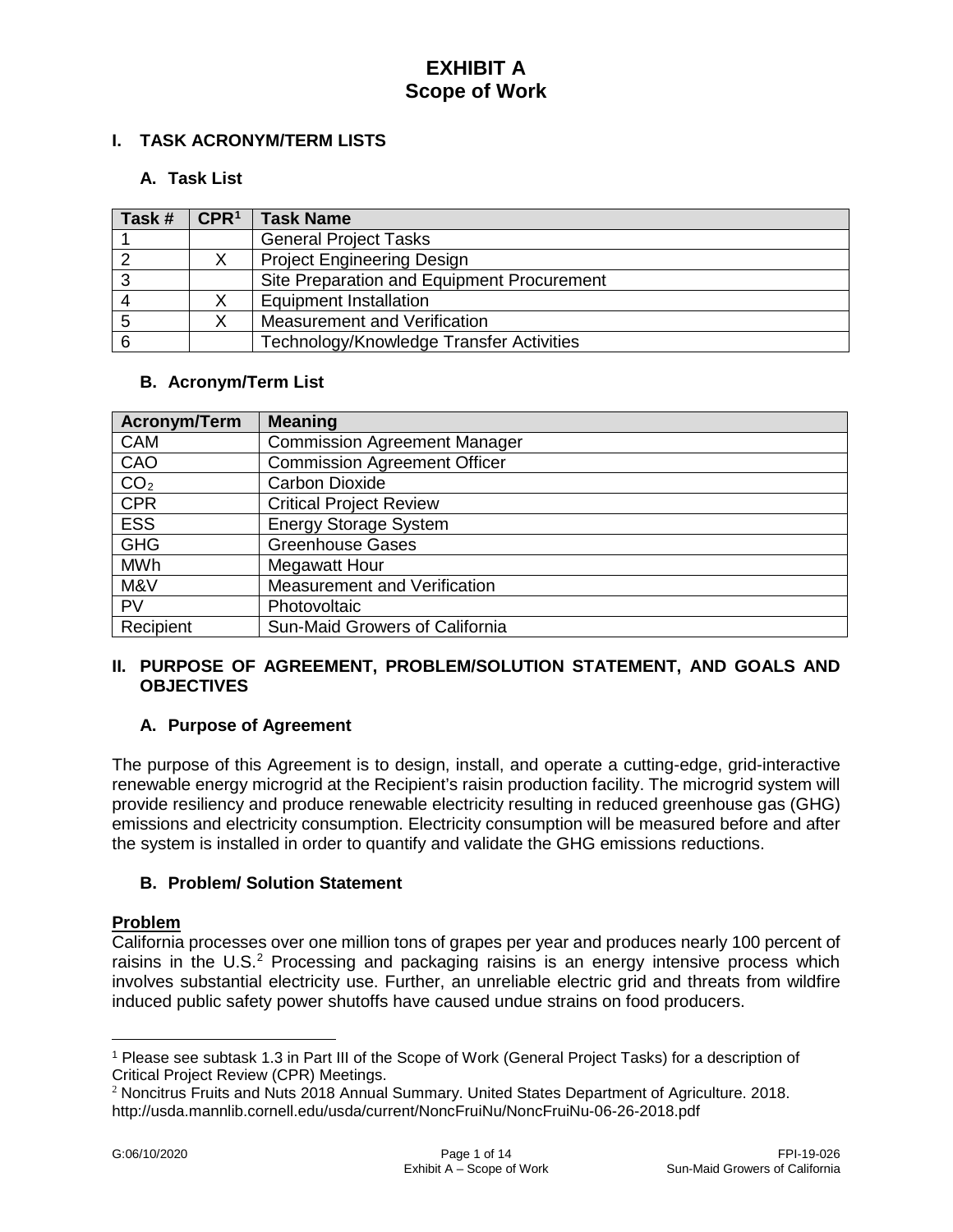There is significant potential to improve the overall electrical resiliency while reducing GHG emissions of current food processing facilities through the means of microgrid integration. However, there is currently a lack of successful demonstrations of fully grid-interactive, islandable microgrid systems in food processing facilities.

## **Solution**

The Recipient will design, install, and operate a cutting-edge microgrid system at the Recipient's raisin production facility. The microgrid system will consist of roof mounted solar photovoltaics (PV), battery energy storage, innovative microgrid controller, and respective interconnection equipment. The Recipient will integrate the system into the food production operation, demonstrating the potential to create, store, and redeploy clean energy. The energy produced from the microgrid will offset facility energy use and stored energy will be used during grid outages and peak electrical demand periods. By implementing this technology at a large food processing facility, this project will demonstrate the potential for microgrids to reduce GHG emissions, energy consumption, and operating costs at similar food processing facilities

#### **C. Goals and Objectives of the Agreement**

#### **Agreement Goals**

The goals of this Agreement are to reduce GHG emissions and grid electrical consumption at the raisin production facility by implementing a renewable energy microgrid.

#### **Agreement Objectives**

The objectives of this Agreement are to:

- Measure the raisin production facility's electricity consumption in order to establish a baseline for future comparisons.
- Perform engineering design of the cutting-edge, renewable energy microgrid.
- Specify and procure the necessary equipment and materials for the cutting-edge, renewable energy microgrid.
- Install and operate the cutting-edge, renewable energy microgrid at the raisin production facility.
- Produce at least 4.1 million kilowatt hours of renewable electricity per year.
- Reduce annual GHG emissions associated with electric use by at least 25 percent approximately equivalent to 910 metric tons of carbon dioxide equivalent per year.
- Measure and validate the electricity and GHG emission reductions resulting from the cutting-edge, renewable energy microgrid.
- Document the benefits of the microgrid during a power outage if it occurs during the agreement term.

## **III. TASK 1 GENERAL PROJECT TASKS**

#### **PRODUCTS**

#### **Subtask 1.1 Products**

The goal of this subtask is to establish the requirements for submitting project products (e.g., reports, summaries, plans, and presentation materials). Unless otherwise specified by the Commission Agreement Manager (CAM), the Recipient must deliver products as required below by the dates listed in the **Project Schedule (Part V).** Products that require a draft version are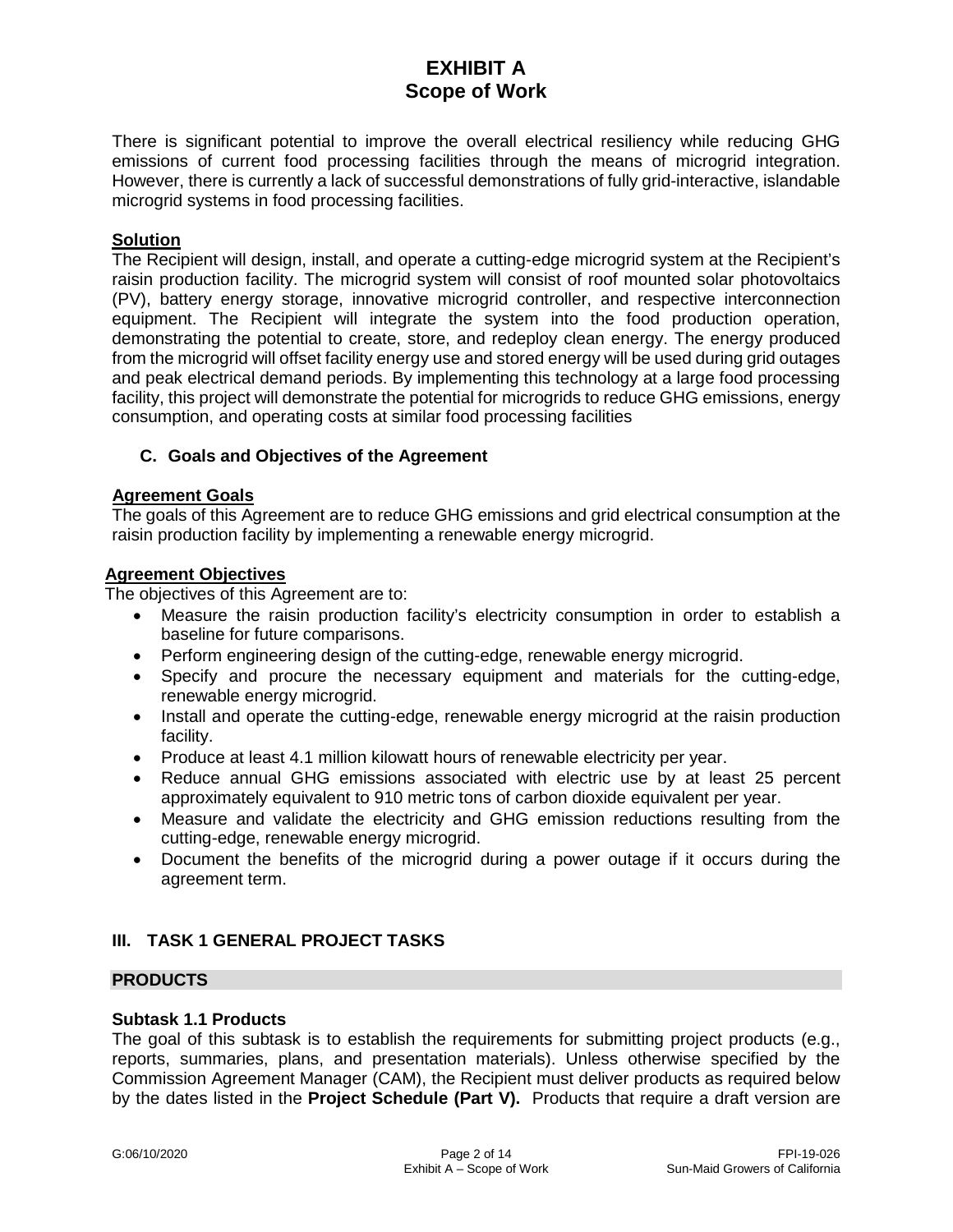indicated by marking **"(draft and final)"** after the product name in the "Products" section of the task/subtask. If "(draft and final)" does not appear after the product name, only a final version of the product is required. With respect to due dates within this Scope of Work, **"days"** means working days.

## **The Recipient shall:**

For products that require a draft version, including the Final Report Outline and Final Report

- Submit all draft products to the CAM for review and comment in accordance with the Project Schedule (Part V). The CAM will provide written comments to the Recipient on the draft product within 15 days of receipt, unless otherwise specified in the task/subtask for which the product is required.
- Consider incorporating all CAM comments into the final product. If the Recipient disagrees with any comment, provide a written response explaining why the comment was not incorporated into the final product.
- Submit the revised product and responses to comments within 10 days of notice by the CAM, unless the CAM specifies a longer time period, or approves a request for additional time.

For products that require a final version only

• Submit the product to the CAM for acceptance. The CAM may request minor revisions or explanations prior to acceptance.

For all products

• Submit all data and documents required as products in accordance with the following:

Instructions for Submitting Electronic Files and Developing Software:

#### o **Electronic File Format**

 Submit all data and documents required as products under this Agreement in an electronic file format that is fully editable and compatible with the Energy Commission's software and Microsoft (MS)-operating computing platforms, or with any other format approved by the CAM. Deliver an electronic copy of the full text of any Agreement data and documents in a format specified by the CAM, such as memory stick or CD-ROM.

The following describes the accepted formats for electronic data and documents provided to the Energy Commission as products under this Agreement, and establishes the software versions that will be required to review and approve all software products:

- Data sets will be in MS Access or MS Excel file format (version 2007 or later), or any other format approved by the CAM.
- Text documents will be in MS Word file format, version 2007 or later.
- Documents intended for public distribution will be in PDF file format.
- **The Recipient must also provide the native Microsoft file format.**
- Project management documents will be in Microsoft Project file format, version 2007 or later.

## o **Software Application Development**

Use the following standard Application Architecture components in compatible versions for any software application development required by this Agreement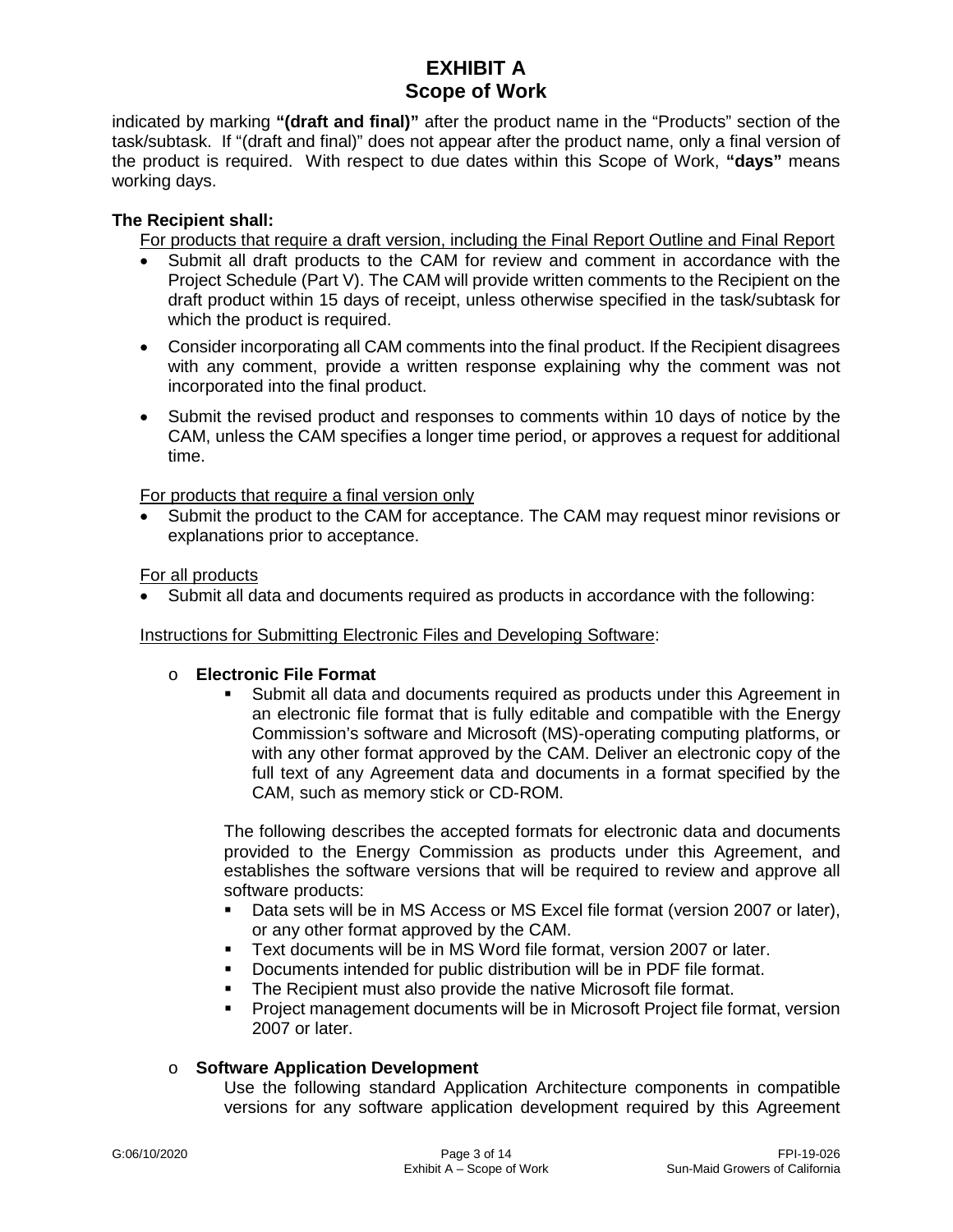(e.g., databases, models, modeling tools), unless the CAM approves other software applications such as open source programs:

- Microsoft ASP.NET framework (version 3.5 and up). Recommend 4.0.
- Microsoft Internet Information Services (IIS), (version 6 and up) Recommend 7.5.
- Visual Studio.NET (version 2008 and up). Recommend 2010.
- C# Programming Language with Presentation (UI), Business Object and Data Layers.
- **SQL (Structured Query Language).**
- Microsoft SQL Server 2008, Stored Procedures. Recommend 2008 R2.
- **Microsoft SQL Reporting Services. Recommend 2008 R2.**
- XML (external interfaces).

Any exceptions to the Electronic File Format requirements above must be approved in writing by the CAM. The CAM will consult with the Energy Commission's Information Technology Services Branch to determine whether the exceptions are allowable.

#### *MEETINGS*

## **Subtask 1.2 Kick-off Meeting**

The goal of this subtask is to establish the lines of communication and procedures for implementing this Agreement.

#### **The Recipient shall:**

• Attend a "Kick-off" meeting with the CAM, the Commission Agreement Officer (CAO), and any other Energy Commission staff relevant to the Agreement. The Recipient will bring its Project Manager and any other individuals designated by the CAM to this meeting. The administrative and technical aspects of the Agreement will be discussed at the meeting. Prior to the meeting, the CAM will provide an agenda to all potential meeting participants. The meeting may take place in person or by electronic conferencing (e.g., WebEx), with approval of the CAM.

The administrative portion of the meeting will include discussion of the following:

- o Terms and conditions of the Agreement;
- o Administrative products (subtask 1.1);
- o CPR meetings (subtask 1.3);
- o Match fund documentation (subtask 1.6);
- o Permit documentation (subtask 1.7);
- o Subcontracts (subtask 1.8); and
- o Any other relevant topics.

The technical portion of the meeting will include discussion of the following:

- o The CAM's expectations for accomplishing tasks described in the Scope of Work;
- o An updated Project Schedule;
- o Technical products (subtask 1.1);
- o Progress reports and invoices (subtask 1.5);
- o Final Report (subtask 1.6); and
- o Any other relevant topics.
- Provide an *Updated Project Schedule, List of Match Funds,* and *List of Permits*, as needed to reflect any changes in the documents.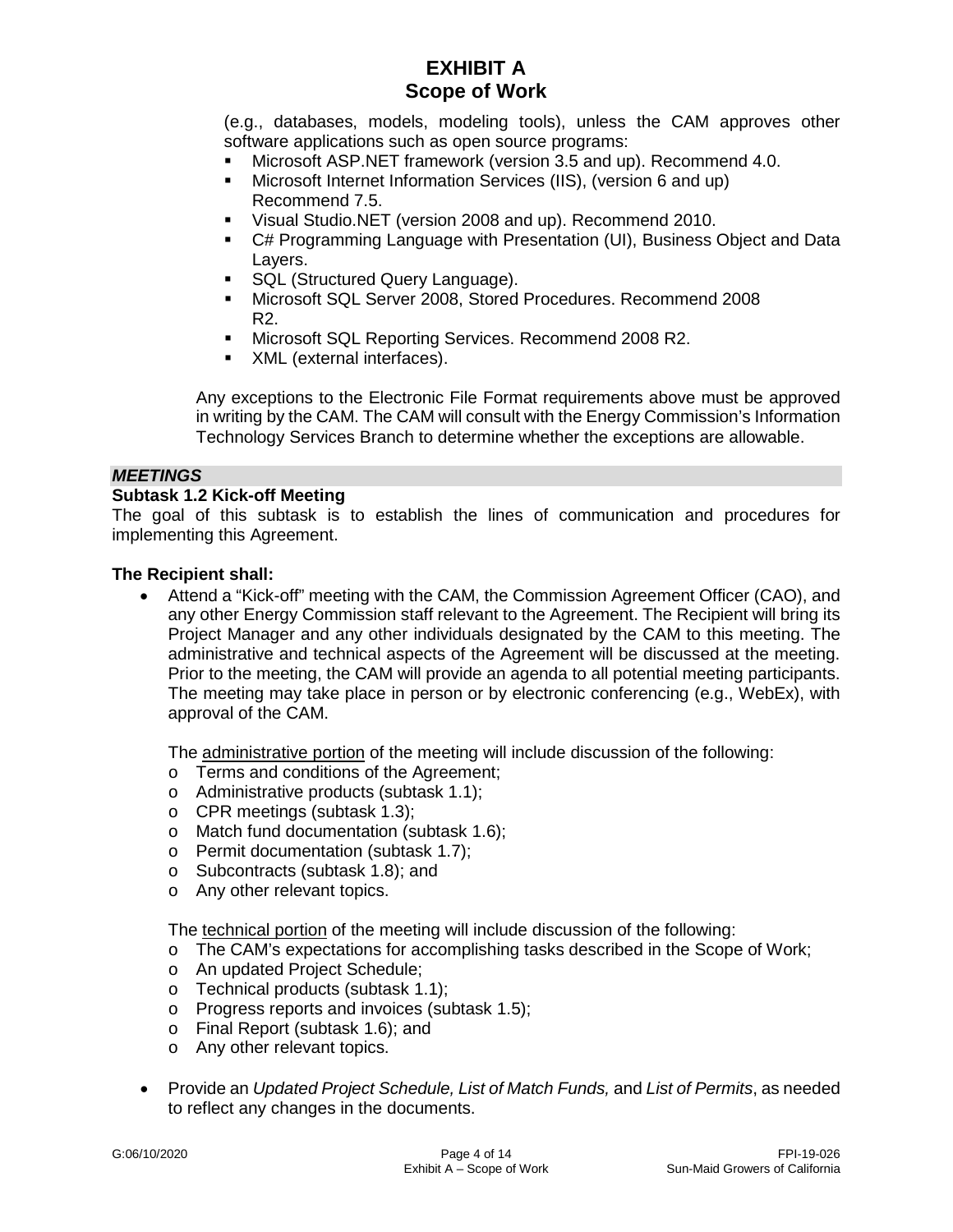### **The CAM shall:**

- Designate the date and location of the meeting.
- Send the Recipient a *Kick-off Meeting Agenda*.

### **Recipient Products:**

- Updated Project Schedule *(if applicable)*
- Updated List of Match Funds *(if applicable)*
- Updated List of Permits *(if applicable)*

#### **CAM Product:**

• Kick-off Meeting Agenda

## **Subtask 1.3 Critical Project Review (CPR) Meetings**

The goal of this subtask is to determine if the project should continue to receive Energy Commission funding, and if so whether any modifications must be made to the tasks, products, schedule, or budget. CPR meetings provide the opportunity for frank discussions between the Energy Commission and the Recipient. As determined by the CAM, discussions may include project status, challenges, successes, final report preparation, and progress on technical transfer and production readiness activities (if applicable). Participants will include the CAM and the Recipient, and may include the CAO and any other individuals selected by the CAM to provide support to the Energy Commission.

CPR meetings generally take place at key, predetermined points in the Agreement, as determined by the CAM and as shown in the Task List on page 1 of this Exhibit. However, the CAM may schedule additional CPR meetings as necessary. The budget will be reallocated to cover the additional costs borne by the Recipient, but the overall Agreement amount will not increase. CPR meetings generally take place at the Energy Commission, but they may take place at another location, or may be conducted via electronic conferencing (e.g., WebEx) as determined by the CAM.

#### **The Recipient shall:**

- Prepare a *CPR Report* for each CPR meeting that: (1) discusses the progress of the Agreement toward achieving its goals and objectives; and (2) includes recommendations and conclusions regarding continued work on the project.
- Submit the CPR Report along with any other *Task Products* that correspond to the technical task for which the CPR meeting is required (i.e., if a CPR meeting is required for Task 2, submit the Task 2 products along with the CPR Report).
- Attend the CPR meeting.
- Present the CPR Report and any other required information at each CPR meeting.

## **The CAM shall:**

- Determine the location, date, and time of each CPR meeting with the Recipient's input.
- Send the Recipient a *CPR Agenda* and a *List of Expected CPR Participants* in advance of the CPR meeting. If applicable, the agenda will include a discussion of match funding and permits.
- Conduct and make a record of each CPR meeting. Provide the Recipient with a *Schedule for Providing a Progress Determination* on continuation of the project.
- Determine whether to continue the project, and if so whether modifications are needed to the tasks, schedule, products, or budget for the remainder of the Agreement. If the CAM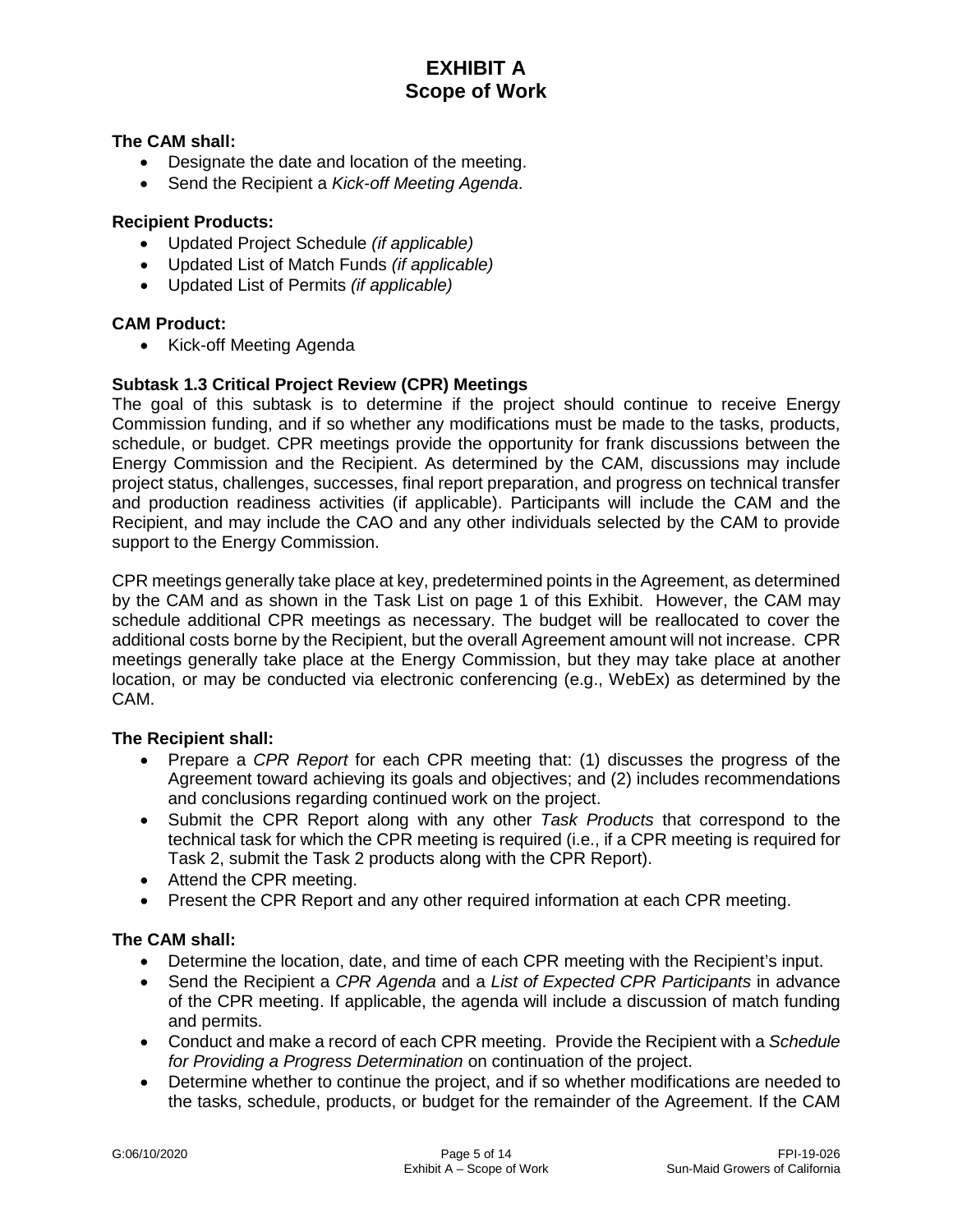concludes that satisfactory progress is not being made, this conclusion will be referred to the Deputy Director of the Energy Research and Development Division.

• Provide the Recipient with a *Progress Determination* on continuation of the project, in accordance with the schedule. The Progress Determination may include a requirement that the Recipient revise one or more products.

## **Recipient Products:**

- CPR Report(s)
- Task Products (draft and/or final as specified in the task)

## **CAM Products:**

- CPR Agenda
- List of Expected CPR Participants
- Schedule for Providing a Progress Determination
- Progress Determination

## **Subtask 1.4 Final Meeting**

The goal of this subtask is to complete the closeout of this Agreement.

## **The Recipient shall:**

• Meet with Energy Commission staff to present project findings, conclusions, and recommendations. The final meeting must be completed during the closeout of this Agreement. This meeting will be attended by the Recipient and CAM, at a minimum. The (meeting may occur in person or by electronic conferencing (e.g., WebEx), with approval of the CAM.

The technical and administrative aspects of Agreement closeout will be discussed at the meeting, which may be divided into two separate meetings at the CAM's discretion.

- $\circ$  The technical portion of the meeting will involve the presentation of findings, conclusions, and recommended next steps (if any) for the Agreement. The CAM will determine the appropriate meeting participants.
- $\circ$  The administrative portion of the meeting will involve a discussion with the CAM and the CAO of the following Agreement closeout items:
	- Disposition of any state-owned equipment.
	- Need to file a Uniform Commercial Code Financing Statement (Form UCC-1) regarding the Energy Commission's interest in patented technology.
	- The Energy Commission's request for specific "generated" data (not already provided in Agreement products).
	- Need to document the Recipient's disclosure of "subject inventions" developed under the Agreement.
	- "Surviving" Agreement provisions such as repayment provisions and confidential products.
	- Final invoicing and release of retention.
- Prepare a *Final Meeting Agreement Summary* that documents any agreement made between the Recipient and Commission staff during the meeting.
- Prepare a *Schedule for Completing Agreement Closeout Activities*.
- Provide *All Draft and Final Written Products* on a CD-ROM or USB memory stick, organized by the tasks in the Agreement.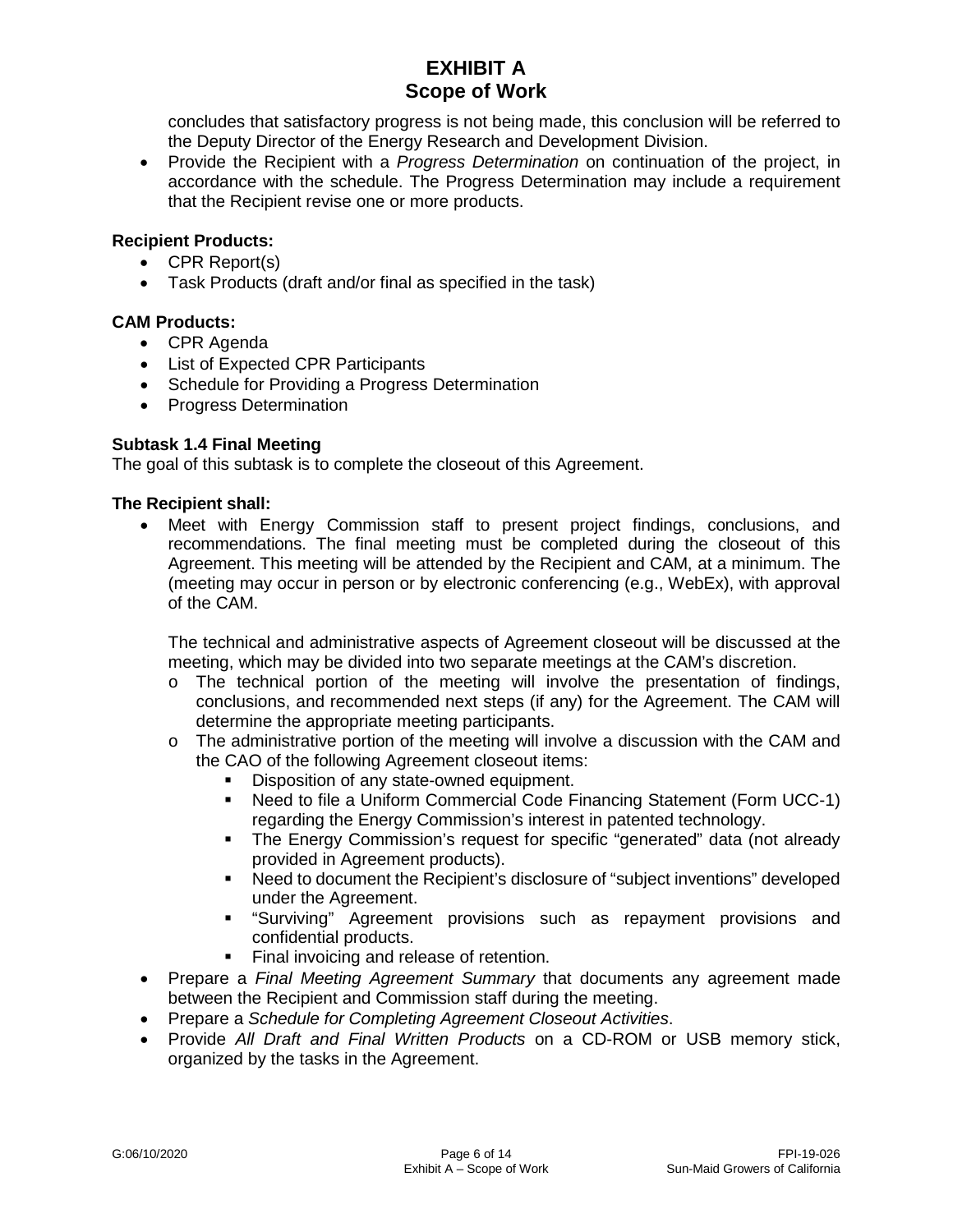### **Products:**

- Final Meeting Agreement Summary *(if applicable)*
- Schedule for Completing Agreement Closeout Activities
- All Draft and Final Written Products

## *REPORTS AND INVOICES*

#### **Subtask 1.5 Progress Reports and Invoices**

The goals of this subtask are to: (1) periodically verify that satisfactory and continued progress is made towards achieving the project objectives of this Agreement; and (2) ensure that invoices contain all required information and are submitted in the appropriate format.

#### **The Recipient shall:**

- Submit a quarterly *Progress Report* to the CAM. Each progress report must:
	- o Summarize progress made on all Agreement activities as specified in the scope of work for the preceding month, including accomplishments, problems, milestones, products, schedule, fiscal status, and an assessment of the ability to complete the Agreement within the current budget and any anticipated cost overruns. See the Progress Report Format Attachment for the recommended specifications.
- Submit a quarterly *Invoice* that follows the instructions in the "Payment of Funds" section of the terms and conditions, including a financial report on Match Fund and in-state expenditures.

#### **Products:**

- Progress Reports
- **Invoices**

## **Subtask 1.6 Final Report**

The goal of this subtask is to prepare a comprehensive Final Report that describes the original purpose, approach, results, and conclusions of the work performed under this Agreement. The CAM will review the Final Report according to the Project Schedule. When creating the Final Report, the Recipient must use the Style Manual provided by the CAM.

- 1) Prepare a *Final Report* for this Agreement in accordance with the Style Manual, and Final Report Template provided by the CAM with the following considerations:
	- Ensure that the report includes the following items, in the following order:
		- Cover page (**required**)
		- Credits page on the reverse side of cover with legal disclaimer (**required**)
		- Acknowledgements page (optional)
		- Table of Contents (**required**, followed by List of Figures and List of Tables, if needed)
		- Executive summary (**required)** following the Executive Summary **Template**
		- Include a summary table that includes the following information, but is not limited to (**required)**:
			- o Recipient name;
			- o Project description;
			- o Project location(s);
			- o Census tract;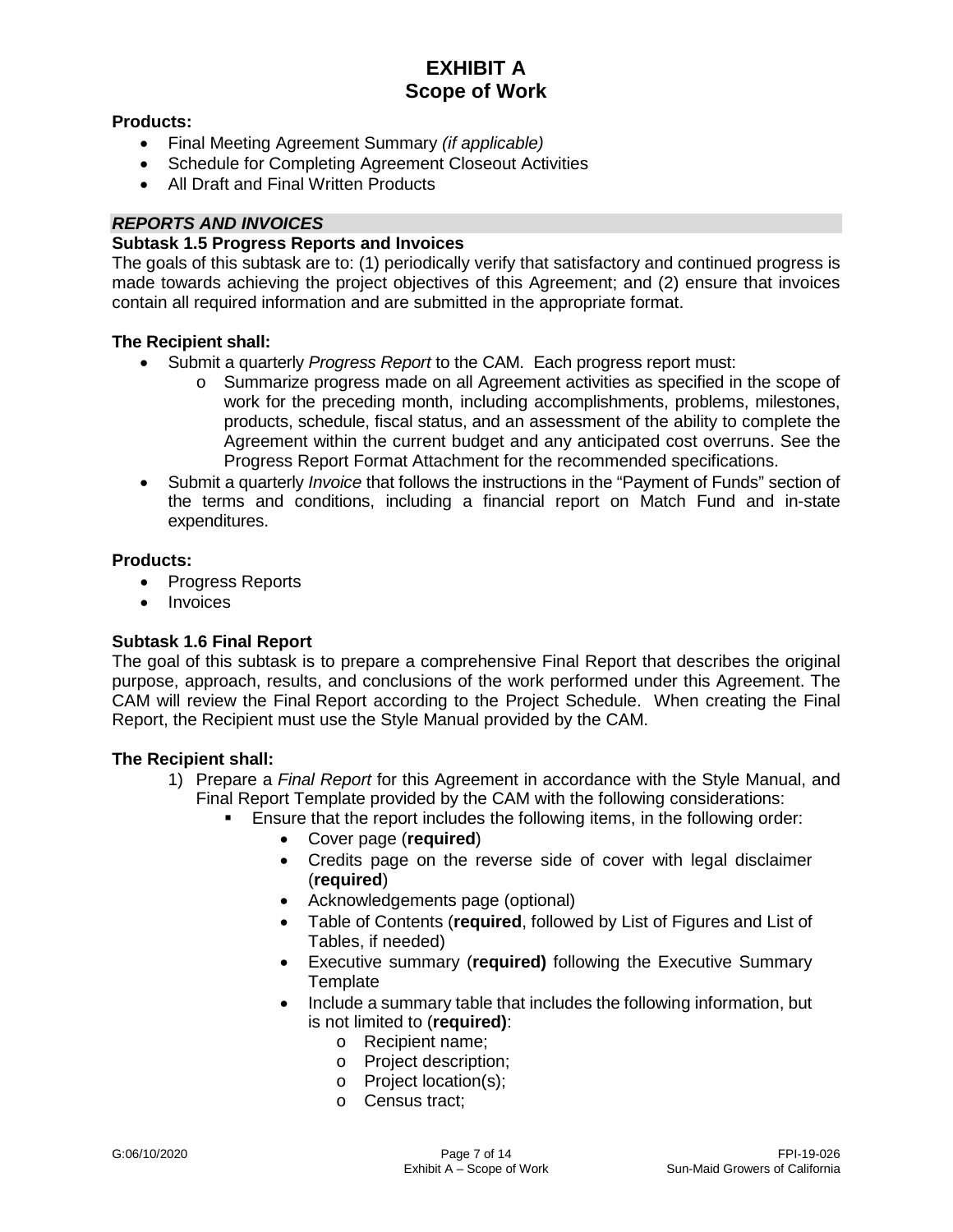- o Dates: project selected and completed;
- o GGRF dollars allocated;
- o Leveraged and/or match funds;
- o Estimated/actual total project GHG emission reductions;
- o Estimated/actual energy saved (kWh, therms, or other fuels) for energy efficiency projects;
- o Estimated/actual energy generated (kWh or therm equivalents) for renewable energy projects;
- o Other benefits or results;
- o Other market sectors that can benefit from the project
- o Benefits to priority populations.
- Appendices Include a copy of the M&V report for each demonstration site funded by the Energy Commission grant). (**required)**
- Follow the Style Guide format requirements for headings, figures/tables, citations, and acronyms/abbreviations.
- **Ensure that the document omits subjective comments and opinions.** However, recommendations in the conclusion of the report are allowed.
- Submit a draft of the report to the CAM for review and comment according to the project schedule. The CAM will provide written comments to the Recipient on the draft product within 15 days of receipt
- Consider incorporating all CAM comments into the Final Report. If the Recipient disagrees with any comment, provide a written response explaining why the comment was not incorporated into the final product
- Submit the revised Final Report and responses to comments within 10 days of notice by the CAM, unless the CAM specifies a longer time period or approves a request for additional time.
- Submit one bound copy of the *Final Report* to the CAM along with *Written Responses to Comments on the Draft Final Report*.

## **Products**:

- Final Report (draft and final)
- Written Responses to Comments on the Draft Final Report

#### **CAM Product:**

• Written Comments on the Draft Final Report

#### *MATCH FUNDS, PERMITS, AND SUBCONTRACTS*

#### **Subtask 1.7 Match Funds**

The goal of this subtask is to ensure that the Recipient obtains any match funds planned for this Agreement and applies them to the Agreement during the Agreement term.

While the costs to obtain and document match funds are not reimbursable under this Agreement, the Recipient may spend match funds for this task. The Recipient may only spend match funds during the Agreement term, either concurrently or prior to the use of Energy Commission funds. Match funds must be identified in writing, and the Recipient must obtain any associated commitments before incurring any costs for which the Recipient will request reimbursement.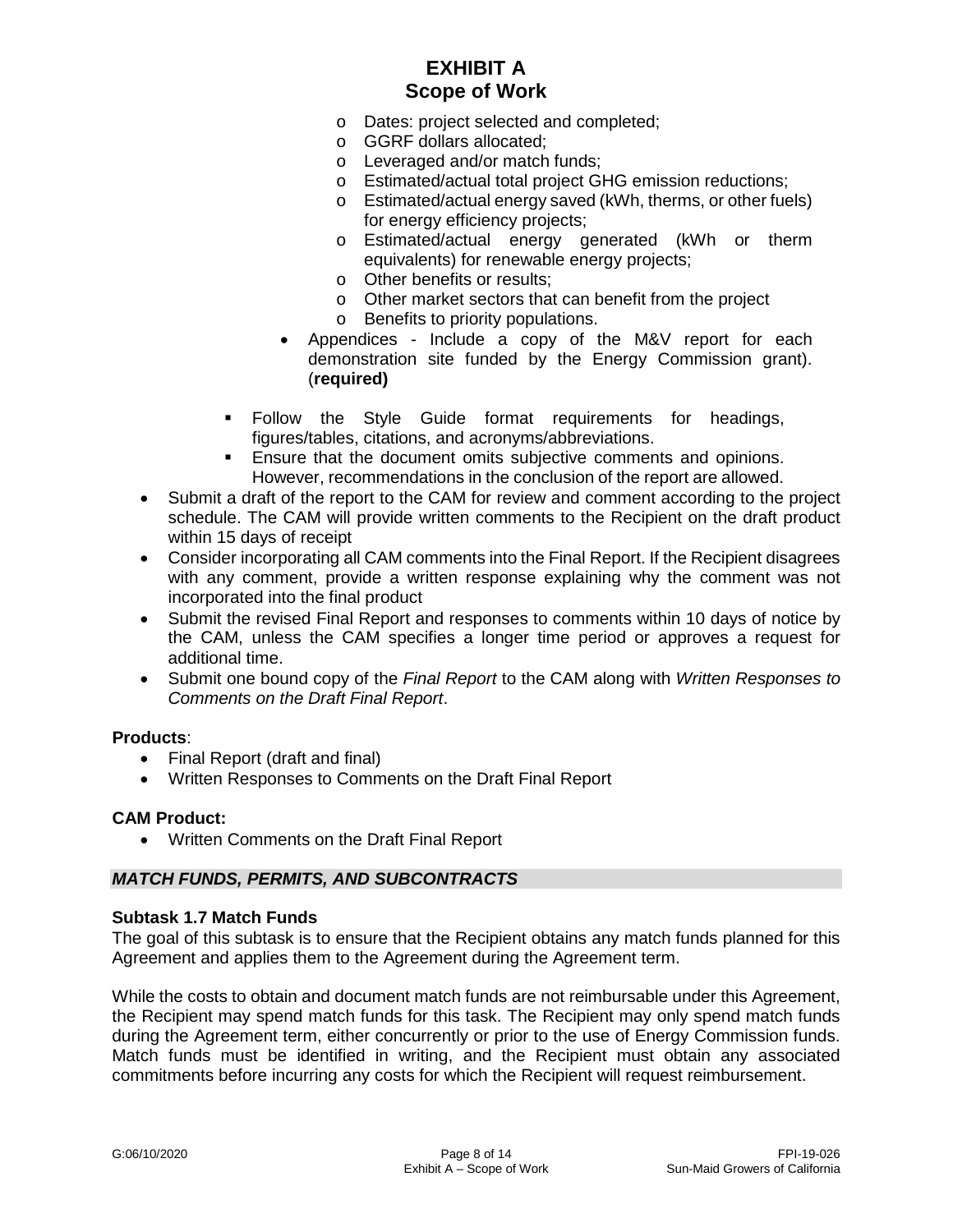### **The Recipient shall:**

• Prepare a *Match Funds Status Letter* that documents the match funds committed to this Agreement. If no match funds were part of the proposal that led to the Energy Commission awarding this Agreement and none have been identified at the time this Agreement starts, then state this in the letter.

If match funds were a part of the proposal that led to the Energy Commission awarding this Agreement, then provide in the letter:

- o A list of the match funds that identifies:
	- The amount of cash match funds, their source(s) (including a contact name, address, and telephone number), and the task(s) to which the match funds will be applied.
	- The amount of each in-kind contribution, a description of the contribution type (e.g., property, services), the documented market or book value, the source (including a contact name, address, and telephone number), and the task(s) to which the match funds will be applied. If the in-kind contribution is equipment or other tangible or real property, the Recipient must identify its owner and provide a contact name, address, telephone number, and the address where the property is located.
	- **If different from the solicitation application, provide a letter of commitment from** an authorized representative of each source of match funding that the funds or contributions have been secured.
- At the Kick-off meeting, discuss match funds and the impact on the project if they are significantly reduced or not obtained as committed. If applicable, match funds will be included as a line item in the progress reports and will be a topic at CPR meetings.
- Provide a *Supplemental Match Funds Notification Letter* to the CAM of receipt of additional match funds.
- Provide a *Match Funds Reduction Notification Letter* to the CAM if existing match funds are reduced during the course of the Agreement. Reduction of match funds may trigger a CPR meeting.

## **Products:**

- Match Funds Status Letter
- Supplemental Match Funds Notification Letter *(if applicable)*
- Match Funds Reduction Notification Letter *(if applicable)*

#### **Subtask 1.8 Permits**

The goal of this subtask is to obtain all permits required for work completed under this Agreement in advance of the date they are needed to keep the Agreement schedule on track. Permit costs and the expenses associated with obtaining permits are not reimbursable under this Agreement, with the exception of costs incurred by University of California recipients. Permits must be identified and obtained before the Recipient may incur any costs related to the use of the permit(s) for which the Recipient will request reimbursement.

- Prepare a *Permit Status Letter* that documents the permits required to conduct this Agreement. If no permits are required at the start of this Agreement, then state this in the letter. If permits will be required during the course of the Agreement, provide in the letter:
	- $\circ$  A list of the permits that identifies: (1) the type of permit; and (2) the name, address, and telephone number of the permitting jurisdictions or lead agencies.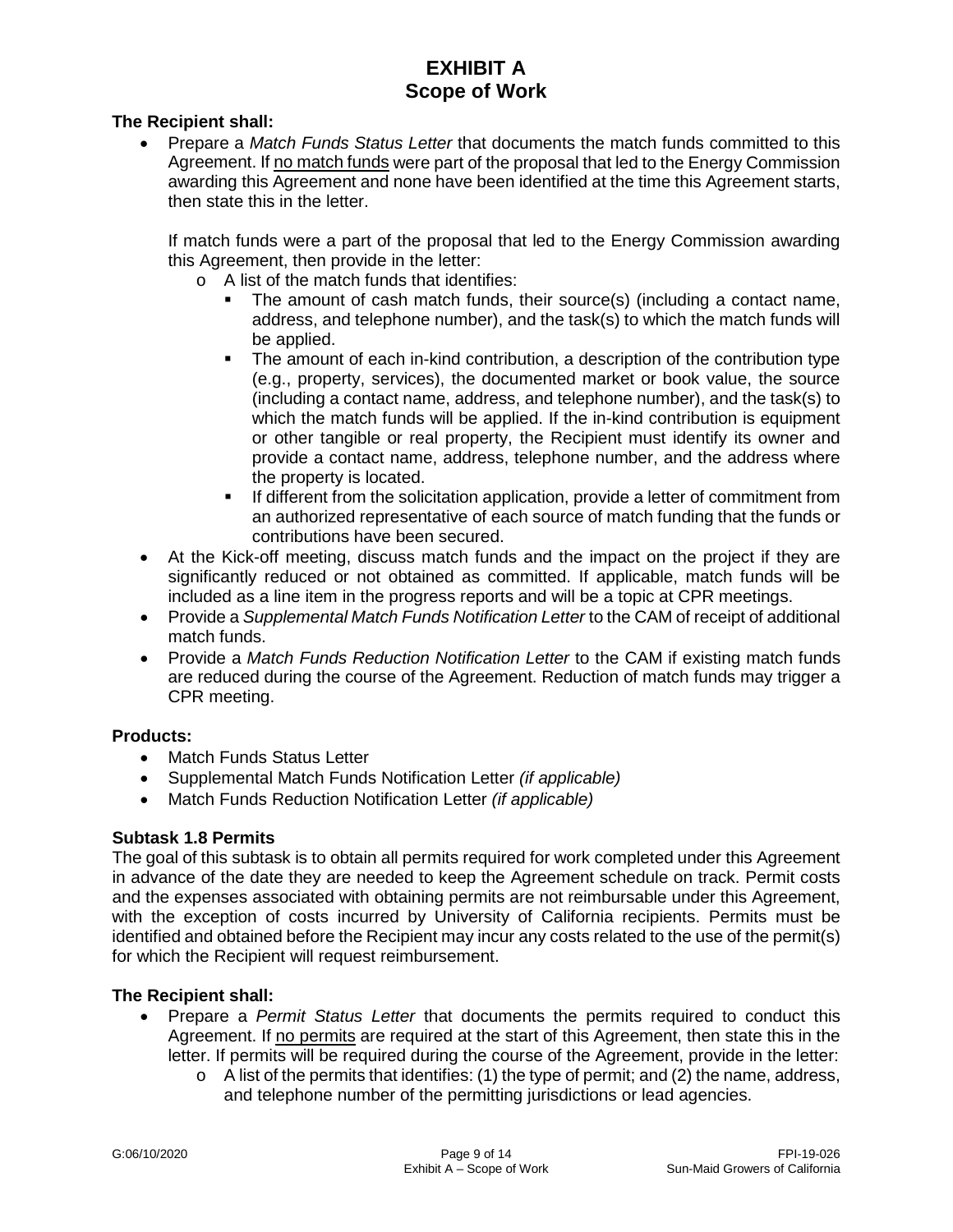$\circ$  The schedule the Recipient will follow in applying for and obtaining the permits.

The list of permits and the schedule for obtaining them will be discussed at the Kick-off meeting (subtask 1.2), and a timetable for submitting the updated list, schedule, and copies of the permits will be developed. The impact on the project if the permits are not obtained in a timely fashion or are denied will also be discussed. If applicable, permits will be included as a line item in progress reports and will be a topic at CPR meetings.

- If during the course of the Agreement additional permits become necessary, then provide the CAM with an *Updated List of Permits* (including the appropriate information on each permit) and an *Updated Schedule for Acquiring Permits*.
- Send the CAM a *Copy of Each Approved Permit*.
- If during the course of the Agreement permits are not obtained on time or are denied, notify the CAM within 5 days. Either of these events may trigger a CPR meeting.

## **Products:**

- Permit Status Letter
- Updated List of Permits *(if applicable)*
- Updated Schedule for Acquiring Permits *(if applicable)*
- Copy of Each Approved Permit *(if applicable)*

## **Subtask 1.9 Subcontracts**

The goals of this subtask are to: (1) procure subcontracts required to carry out the tasks under this Agreement; and (2) ensure that the subcontracts are consistent with the terms and conditions of this Agreement.

#### **The Recipient shall:**

- Manage and coordinate subcontractor activities in accordance with the requirements of this Agreement.
- Incorporate this Agreement by reference into each subcontract.
- Include any required Energy Commission flow-down provisions in each subcontract, in addition to a statement that the terms of this Agreement will prevail if they conflict with the subcontract terms.
- If required by the CAM, submit a draft of each *Subcontract* required to conduct the work under this Agreement.
- Submit a final copy of the executed subcontract.
- Notify and receive written approval from the CAM prior to adding any new subcontractors (see the discussion of subcontractor additions in the terms and conditions).

#### **Products:**

• Subcontracts *(draft if required by the CAM)*

## **IV. TECHNICAL TASKS**

#### **TASK: 2 PROJECT ENGINEERING DESIGN**

The goal of this task is to design the necessary equipment and plan the equipment layout for the demonstration site. The equipment to be designed for the microgrid include the roof mounted solar PV array, battery energy storage, innovative microgrid controller, and respective interconnection equipment.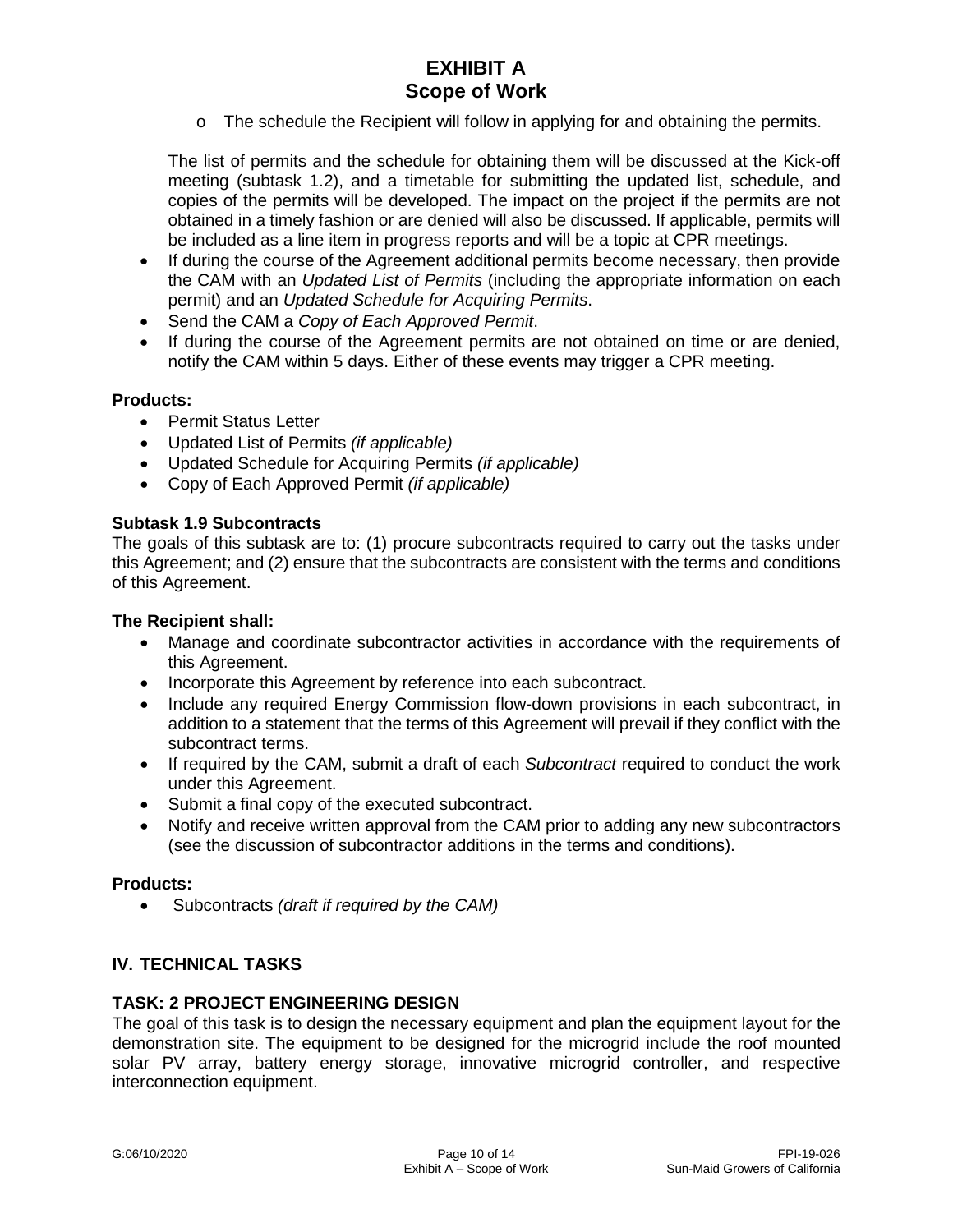## **The Recipient shall:**

- Design a renewable energy microgrid including:
	- Roof-mount solar array specifications and layouts.
	- An estimate of the array annual electrical production.
	- Specifications and layouts for the energy storage system.
	- Collaboration with electric utility to define interconnection standards with particular emphasis on smart inverter and controls capabilities as well as physical isolation through transfer switches.
- Prepare the Construction Permit Application which includes the following:
	- Design drawings.
	- Utility interconnection detail.
- Provide a *Project Design Memo* that shall include, but not be limited to:
	- Summary of the steps taken to reach the final design and final layout.
	- Schematics and diagrams of final design and final layout.
	- A copy of the Construction Permit Application and utility interconnection application.
	- Identification of barriers involved and discuss the steps taken to overcome those barriers.
	- Discussion of the final engineer design and equipment layout.
- Prepare *CPR Report #1* in accordance with subtask 1.3.
- Participate in a CPR Meeting.

## **Products:**

- Project Design Memo (draft and final)
- CPR Report #1

## **TASK 3: SITE PREPARATION AND EQUIPMENT PROCUREMENT**

The goal of this task is to procure the necessary equipment and materials for this project. In addition to acquiring all necessary equipment, the site will be prepared for the installation of each component.

- Prepare the site including removal of any existing equipment to be replaced. Equipment removal may occur in tandem with equipment installation to reduce facility downtime.
- Specify equipment, select vendor(s), and issue purchase orders to the selected vendor(s).
- Arrange for shipment, receipt, and inspection of the equipment at the facility.
- Secure all permits necessary to conduct site preparation and equipment installation including utility interconnection approval.
- Procure equipment for the cutting-edge renewable energy microgrid such as energy storage system, microgrid controller, solar modules, inverters, racking, data acquisition system, interconnection equipment and associated mechanical and electrical components.
- Provide a *Site Preparation and Equipment Procurement Memo* that shall include, but not be limited to:
	- Summary of the steps to prepare the site.
	- Copy of the performance specifications for each equipment purchased by the grant.
	- Summary of the bids received and from whom.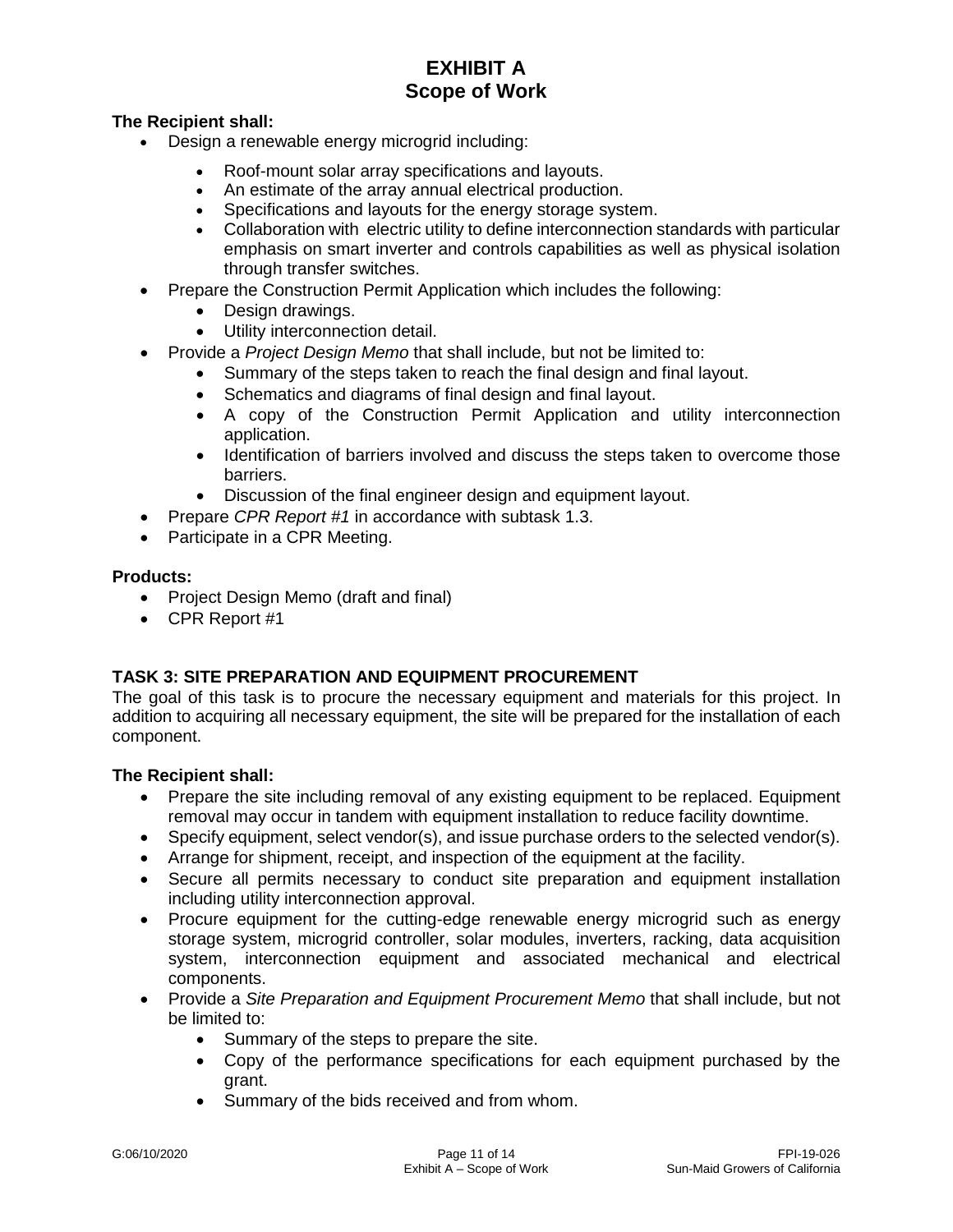- Copies of all required permits needed for installation.
- Copies of the final procurement documents and purchase orders.
- Status of the planned installation including preliminary schedule for equipment delivery and installation.

## **Products:**

• Site Preparation and Equipment Procurement Memo

### **TASK 4: EQUIPMENT INSTALLATION**

The goal of this task is to install and commission the equipment for this project.

#### **The Recipient shall:**

- Install the renewable energy microgrid including energy storage system, microgrid controller, solar modules, inverters, racking, data acquisition system, interconnection equipment and associated mechanical and electrical components per the engineering design.
- Perform all required system safety checks including electrical isolation testing, earth ground testing and microgrid controller communication testing.
- Perform start-up and commissioning of all microgrid equipment.
- Provide an *Equipment Installation Memo* that shall include, but not be limited to:
	- o Summary of the equipment installation requirements;
	- o Identification of barriers involved during installation and discuss the steps taken to overcome those barriers; and
	- o Discuss results of equipment start-up and commissioning with respect to whether the equipment as installed meets the stated performance specifications.
- Prepare *CPR Report #2* in accordance with subtask 1.3.
- Participate in a CPR Meeting.

#### **Products:**

- Equipment Installation Memo (draft and final)
- CPR Report #2

## **TASK 5: MEASUREMENT AND VERIFICATION**

The goal of this task is to report the benefits resulting from this project by performing measurement and verification (M&V) of GHG and energy consumption reduction.

- Enter into agreement with M&V subcontractor per Task 1.9 (if using outside vendor)
- Coordinate site visits with the M&V subcontractor at the demonstration site
- Develop M&V protocol for pre-installation measurement (and calculations):
	- o Electric, natural gas and/or other fossil fuel consumption and GHG emissions (use appropriate emissions factor from Attachment 8 of the grant solicitation) of the equipment/process/system(s)/sub-system(s) that are to be upgraded and/or replaced and/or modified.
	- o Ensure installation of sub-metering equipment and data loggers for pre/post data analysis.
- Prepare and provide a detailed *M&V Plan* to include but not be limited to:
	- $\circ$  A description of the monitoring equipment and instrumentation which will be used.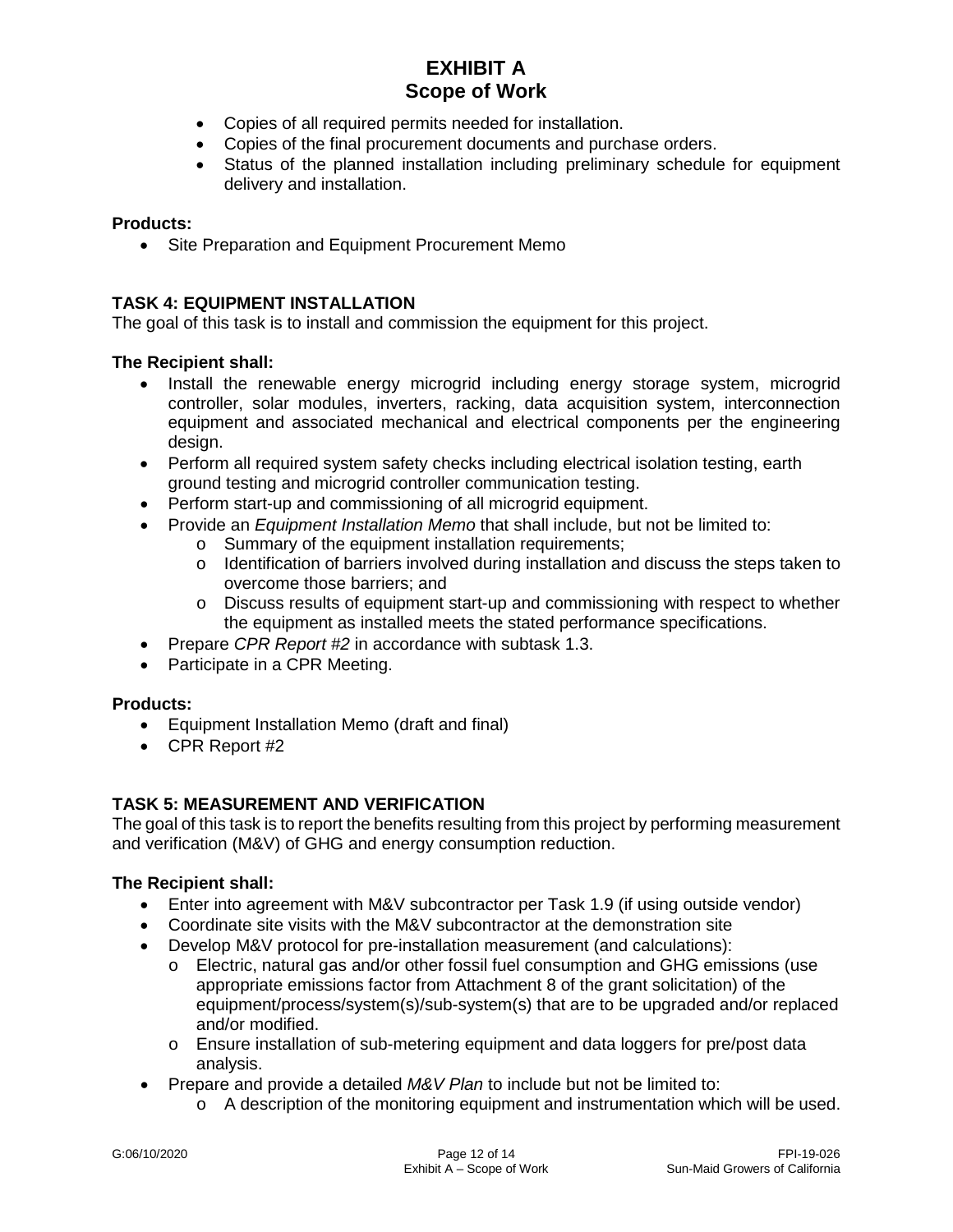- $\circ$  A description of the key input parameters and output metrics which will be measured.
- o A description of the M&V protocol and analysis methods to be employed.
- o A description of the independent, third-party M&V services to be employed, if applicable.
- Perform three months (or shorter period as approved in writing by the CAM) of preinstallation measurements (and calculations) based on the M&V protocol for preinstallation.
- Prepare and provide a *Pre-Installation M&V Findings Report* that includes M&V protocol, pre-install measurements (and calculations), analysis, and results performed in this task.
- Develop M&V protocol for post-installation measurements (and calculations) of:
	- o Electric, natural gas and/or other fossil fuel consumption and GHG emissions (use appropriate emissions factor from Attachment 8 of the grant solicitation) of the equipment/process/system(s)/sub-system(s) that will be upgraded and/or replaced and/or modified
- Perform 12 months (or shorter period as approved in writing by the CAM) of postinstallation measurements based on M&V protocol for post-installation.
- Provide a summary of post-installation M&V progress in Progress Report(s) (see subtask 1.5) which shall include but not be limited to:
	- o A narrative on operational highlights from the reporting period, including any stoppages in operation and why; and
	- o A summary of M&V findings from the reporting period.
- Analyze post-installation electrical, natural gas and/or other fossil fuel consumption and GHG emissions.
- Prepare and provide a *Post-Installation M&V Findings Report* that includes M&V protocol, pre- and post-install measurements (and calculations), analysis, and results performed in this task. Results should at a minimum report on the reduction of electricity, natural gas and/or other fossil fuel usage and reductions of GHG emissions that directly result from this project and include the following:
	- o Provide all key assumptions used to estimate and determine energy and GHG reductions (and additions, if applicable).
	- o Provide all key assumptions used to estimate projected benefits, including targeted market sector (e.g., population and geographic location), projected market penetration, baseline and projected energy use and cost, operating conditions, emission reduction calculations, and quantification of the benefits of the microgrid if a power outage occurred during the agreement term.
	- $\circ$  Discuss whether the energy and GHG emission reductions identified in section II.C were met.
- Prepare *CPR Report #3* in accordance with subtask 1.3.
- Participate in a CPR Meeting.

## **Products:**

- M&V Plan (draft and final)
- Pre-Installation M&V Findings Report (draft and final)
- Post-Installation M&V Findings Report(s) (draft and final)
- CPR Report #3

## **TASK 6: TECHNOLOGY/KNOWLEDGE TRANSFER ACTIVITIES**

The goal of this task is to make the knowledge gained, project results, and lessons learned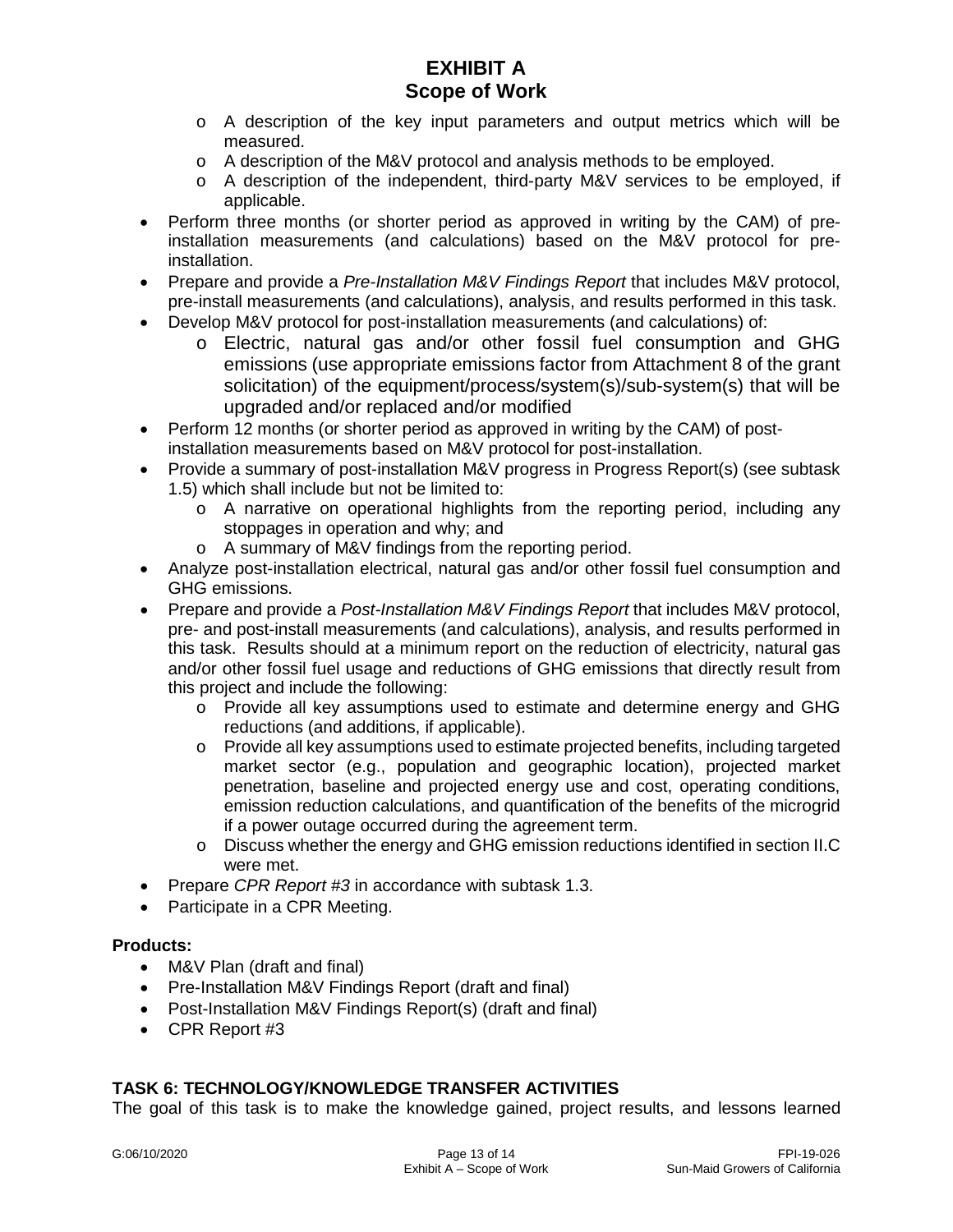available to the public and key decision makers.

#### **The Recipient shall:**

- When directed by the CAM, develop *Presentation Materials* for an Energy Commissionsponsored conference/workshop(s) on the project.
- When directed by the CAM, participate in workshops symposium(s) sponsored by the California Energy Commission.
- Provide at least (6) six *High Quality Digital Photographs* (minimum resolution of 1300x500 pixels in landscape ratio) of pre and post technology installation at the project site(s) or related project photographs.

#### **Products:**

- Presentation Materials (draft and final)
- High Quality Digital Photographs

### **V. PROJECT SCHEDULE**

Please see the attached Excel spreadsheet.